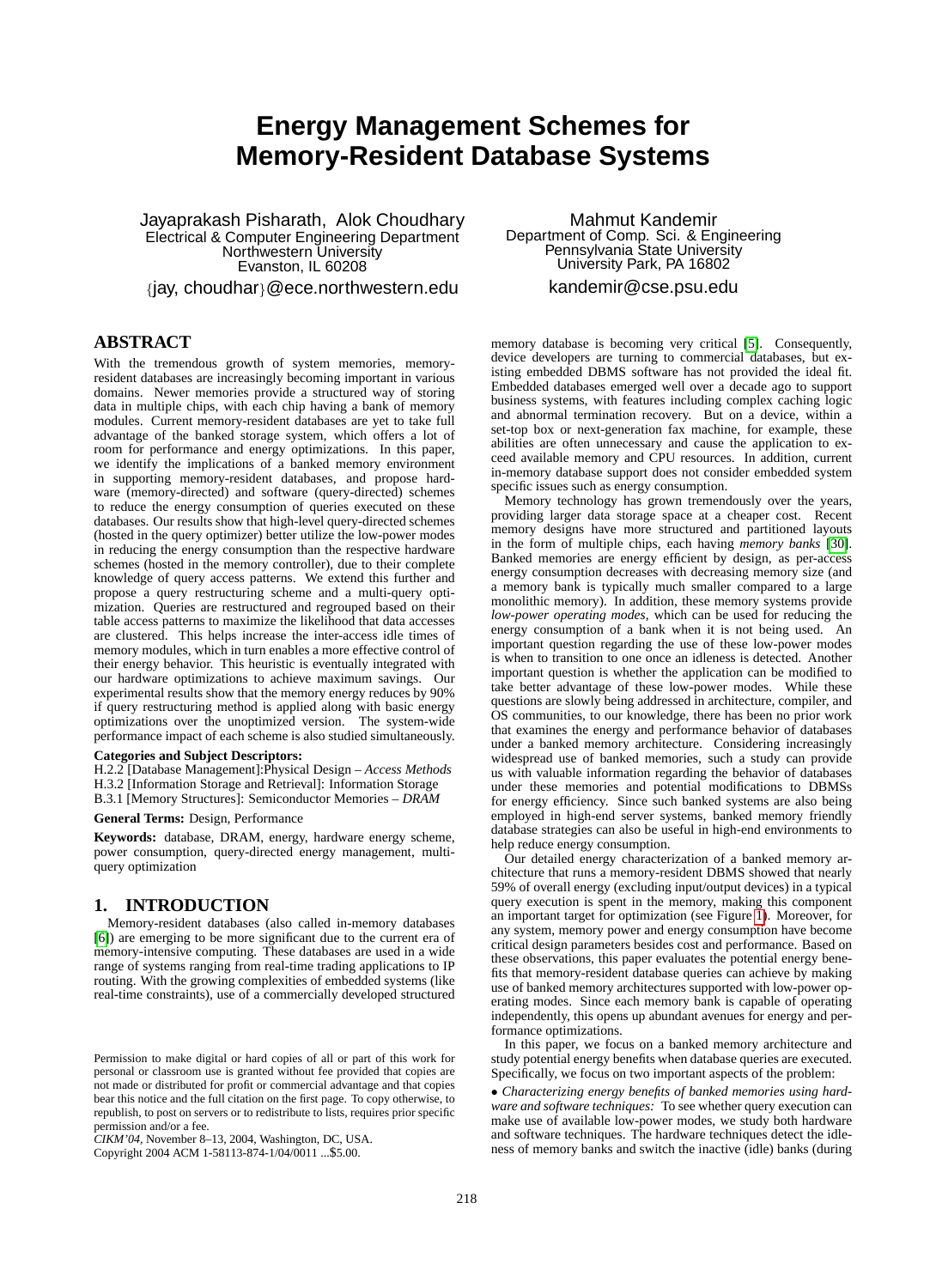

<span id="page-1-0"></span>**Figure 1: Breakup of the energy consumption for various system components. The results are based on the average energy consumption of TPC-H benchmarks [\[35\]](#page-9-3) executed on a memory-resident DBMS.**

query execution) to low-power operating modes. We also present a query-based memory energy optimization strategy, wherein the query plan is augmented by explicit bank turn-off/on instructions that transition memory banks into appropriate operating modes during the course of execution based on the query access pattern. We experimentally evaluate all the proposed schemes and obtain energy consumptions using an energy simulator. Our experiments using TPC-H queries [\[35\]](#page-9-3) and a set of queries suitable for handheld devices clearly indicate that both hardware-based and querydirected strategies save significant memory energy.

• *Query restructuring for memory energy savings:* We propose a query restructuring scheme and a multi-query optimization strategy to further increase energy benefits coming from using low-power operating modes. The idea behind these schemes is to increase bank inter-access times so that more aggressive low-power modes can be employed and a memory bank can stay in a low-power mode longer once it is transitioned. Our experimental evaluation indicates that this query restructuring strategy does not only reduce energy consumption, but also helps improve overall performance (execution cycles).

Apart from providing useful input for database designers, our results can also be used by hardware designers to tune the behavior of low-power modes so that they handle query access patterns better. Similar to the observation that creating a lightweight version of a disk-based database will not serve as a suitable in-memory database, our belief is that taking an in-memory database system and using it on a banked architecture without any modification may not generate the desired results. Therefore, the results presented in this work also shed light on how database design and memory architecture design interact with each other.

The remainder of this paper is organized as follows. Section [2](#page-1-1) presents related work. Section [3](#page-1-2) elaborates on the memory database that we built and also on the memory banking scheme that we employ for our experiments. Section [4](#page-2-0) presents in detail the proposed hardware and query-directed energy optimization techniques. The results of our energy evaluation of these schemes are discussed in Section [5.](#page-4-0) Our experiments also account for the performance overhead incurred in supporting our schemes. Section [6](#page-6-0) presents our query restructuring and regrouping scheme, and Section [7](#page-7-0) discusses its energy/performance benefits within the context of our banked memory architecture. Finally, Section [8](#page-9-4) summarizes the results.

### <span id="page-1-1"></span>**2. RELATED WORK**

In the past, memory has been redesigned, tuned or optimized to suit emerging fields. Need for customized memory structures and allocation strategies form the foundation for such studies. Copeland et al proposed SafeRAM [\[11\]](#page-9-5), a modified DRAM model for safely supporting memory-resident databases alike disk-based systems, and for achieving good performance. In PicoDBMS [\[27\]](#page-9-6), Pucheral et al present techniques for scaling down a database to a smart card. This work also investigates some of the constraints involved in mapping a database to an embedded system, especially memory constraints and the need for a structured data layout. Anciaux et al [\[3\]](#page-9-7) explicitly model the lower bound of the memory space that is needed for query execution. Their work focuses on light weight devices like personal organizers, sensor networks, and mobile computers. Boncz et al show how memory accesses form a major bottleneck during database accesses [\[7\]](#page-9-8). In their work, they also suggest a few remedies to alleviate the memory bottleneck.

An et al analyze the energy behavior of mobile devices when spatial access methods are used for retrieving memory-resident data [\[2\]](#page-9-9). They use a cycle accurate simulator to identify the pros and



<span id="page-1-3"></span>**Figure 2: DBMS architecture.**

cons of various indexing schemes. In [\[1\]](#page-9-10), Alonso et al investigate the possibility of increasing the effective battery life of mobile computers by selecting energy efficient query plans through the optimizer. Although the ultimate goal seems the same, their cost plan and the optimization criterion are entirely different from our scheme. Specifically, their emphasis is on a client-server model optimizing the network throughput and overall energy consumption. Gruenwald et al propose an energy-efficient transaction management system for real-time mobile databases in ad-hoc networks [\[16\]](#page-9-11). They consider an environment of mobile hosts. In [\[22\]](#page-9-12), Madden et al propose TinyDB, an acquisitional query processor for sensor networks. They provide SQL-like extensions to sensor networks, and also propose acquisitional techniques that reduce the power consumption of these networks. It should be noted that the queries in such a mobile ad-hoc network or a sensor environment is different from those in a typical DBMS. This has been shown by Imielinksi et al in [\[19\]](#page-9-13). In our model, we base our techniques on a generic banked memory environment and support complex, memory-intensive typical database operations. There are more opportunities for energy optimizations in generic memory databases, which have not yet been studied completely. The approach proposed in this paper is different from prior energy-aware database related studies, as we focus on a banked memory architecture, and use low-power operating modes to save energy.

Gassner et al review some of the key query optimization techniques required by industrial-strength commercial query optimizers, using the DB2 family of relational database products as examples [\[15\]](#page-9-14). This paper provides insight into design of query cost plans and optimization using various approaches. In [\[23\]](#page-9-15), Manegold studies the performance bottlenecks at the memory hierarchy level and proposes a detailed cost plan for memory-resident databases. Our cost plan and optimizer mimics the PostgreSQL model [\[12,](#page-9-16)[14\]](#page-9-17). We chose it due to its simple cost models and open source availability.

A query restructuring algorithm is proposed by Hellerstein in [\[18\]](#page-9-18). This algorithm uses predicate migration to optimize expensive data retrievals. In [\[10\]](#page-9-19), Chaudhuri et al extend this approach to study user-defined predicates and also guarantee an optimal solution for the migration process. Sarawagi et al present a query restructuring algorithm that reduces the access times of data retrieval from tertiary databases [\[32\]](#page-9-20). Monma et al develop the series-parallel algorithm for reordering primitive database operations [\[24\]](#page-9-21). This algorithm optimizes an arbitrarily constrained stream of primitive operations by isolating independent modules. This work forms the basic motivation for our query restructuring algorithm. However, our paper is different from all of the above work in the sense that we reorder queries for reducing energy consumption. Moreover, our database is memory-resident, with the presence of banked memory that gives more freedom for optimizations.

# <span id="page-1-2"></span>**3. SYSTEM ARCHITECTURE**

# <span id="page-1-4"></span>**3.1 DBMS**

For our work, we modified the PostgreSQL DMBS to work with memory-resident data sets as its workload. The block diagram for our setup is shown in Figure [2.](#page-1-3) The core components are derived from PostgreSQL. The flow of our model is similar to PostgreSQL except that the database is memory resident. A query is parsed for syntax and then sent to the rewrite system. The rewrite system uses the system catalog to generate the query tree, which is then sent to the optimizer. The query optimizer derives the cost of the query in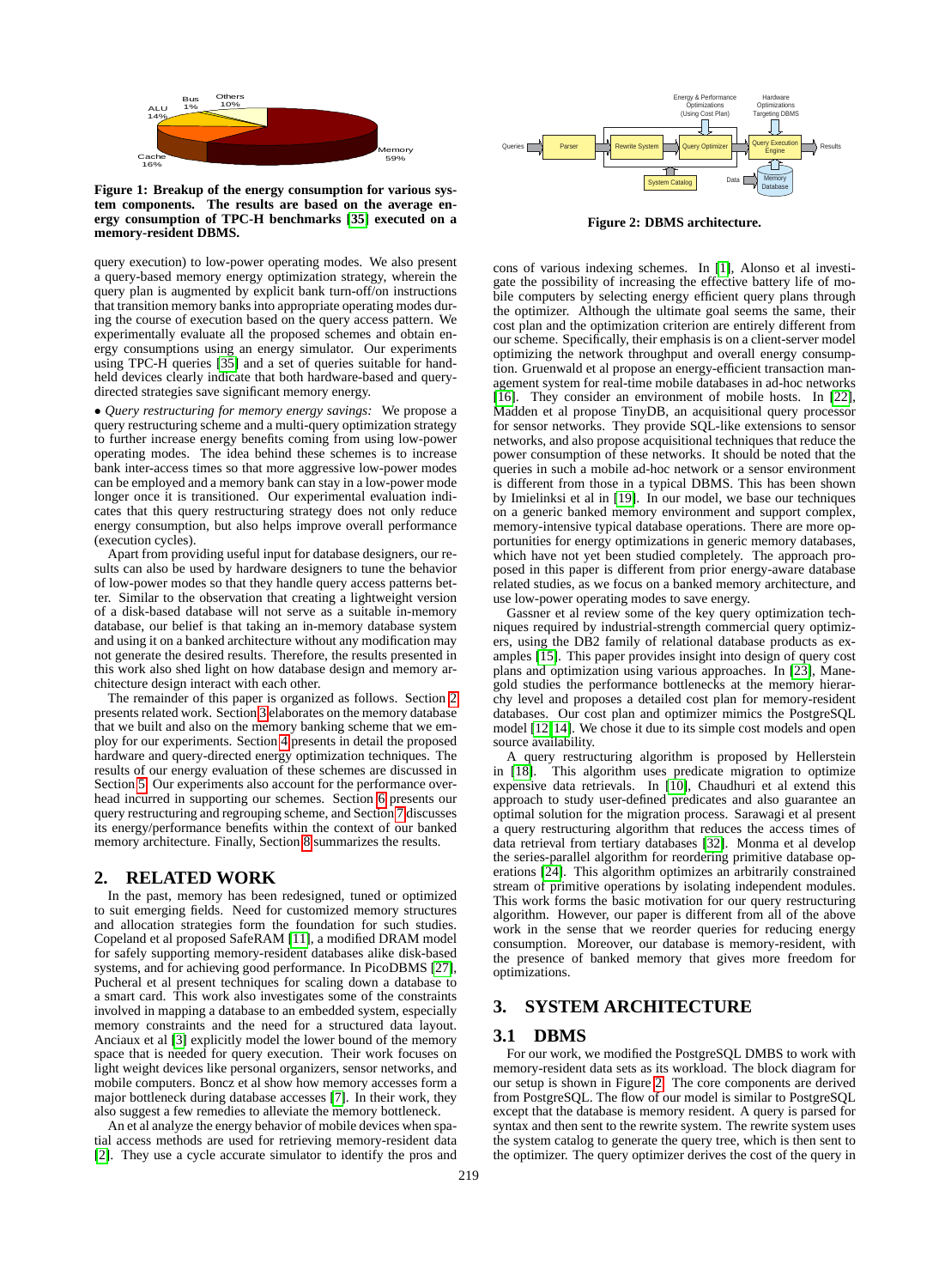

<span id="page-2-2"></span>**Figure 3: Banked memory architecture.**

multiple ways using the query tree and issues the best suited plan to the query execution engine. We incorporate our software-based techniques at the optimizer stage of the DBMS. These optimizations are based on the cost that is derived for each of the query plans (the discussion pertaining to the modified cost model is deferred till Section [4\)](#page-2-1). Based on the final query execution plan, the execution engine executes the query by using the database. The database is entirely memory resident and the memory is organized in a banked format (elaborated in the following section). The executor recursively iterates the query plan and uses a per-tuple based strategy (pipelined execution, and not bulk processing) to project the output results. The proposed hardware optimizations are at the computer architecture level of the system. Since the base DBMS model is similar to PostgreSQL, we do not elaborate each component in detail ( [\[26\]](#page-9-22) provides an elaborate discussion). Instead, we highlight our contributions, and modifications to DBMS (shown in blue in Figure [2\)](#page-1-3) in the following sections. Overall, our strategies require modification to the query optimizer, memory hardware, and system software components.

### **3.2 Memory Model**

We use a memory system that contains a memory array organized as banks (rows) and modules (columns), as is shown picto-rially in Figure [3](#page-2-2) for a  $4 \times 4$  memory module array. Such banked systems are already being used in high-end server systems [\[30\]](#page-9-23) as well as low-end embedded systems [\[31\]](#page-9-24). The proposed optimizations will, however, apply to most bank-organized memory systems. Accessing a word of data would require activating the corresponding modules of the shown architecture. Such an organization allows one to put the unused banks into a low-power operating mode. To keep the issue tractable, this paper bases the experimental results on a sequential database environment and does not consider a multiprocessing environment (like transaction processing which requires highly complex properties to be satisfied). We assume in our experiments that there is just one module in a bank; hence, in the rest of our discussion, we use the terms "bank" and "module" interchangeably.

# **3.3 Operating Modes**

We assume the existence of five operating modes for a memory module: *active, standby, nap, power-down,* and *disabled*<sup>1</sup> . Each mode is characterized by its *energy consumption* and the time that it takes to transition back to the active mode (termed *resynchronization time* or *resynchronization cost*). Typically, the lower the energy consumption, the higher the resynchronization time [\[30\]](#page-9-23). Figure [4](#page-2-3) shows possible transitions between the various low-power modes (the dynamic energy<sup>2</sup> consumed in a cycle is given for each node) in our model. The resynchronization times in cycles (based on a cycle time of 3.3ns) are shown along the arrows (we assume a negligible cost  $\varepsilon$  for transitioning to a lower power mode). The energy and resynchronization values shown in this figure have been obtained from the RDRAM memory data sheet (512MB, 2.5V, 3.3ns cycle time, 8MB modules) [\[30\]](#page-9-23). When a module in standby, nap, or power-down mode is requested to perform a memory transaction, it first goes to the active mode, and



<span id="page-2-4"></span><span id="page-2-3"></span>**Figure 4: Available operating modes and their resynchronization costs.**

then performs the requested transaction. While one could employ all possible transitions given in Figure [4](#page-2-3) (and maybe more), our query-directed approach only utilizes the transitions shown by solid arrows. The runtime (hardware-based) approaches, on the other hand, can exploit two additional transitions: from standby to nap, and from nap to power-down.

### **3.4 System Support for Power Mode Setting**

Typically, several of the memory modules (that are shown in Figure [3\)](#page-2-2) are controlled by a memory controller which interfaces with the memory bus. For example, the operating mode setting could be done by programming a specific control register in each memory module (as in RDRAM [\[30\]](#page-9-23)). Next is the issue of how the memory controller can be told to transition the operating modes of the individual modules. This is explored in two ways in this paper: *hardware-directed approach* and *software-directed* (*querydirected*) *approach.*

In the hardware-directed approach, there is a Self-Monitoring and Prediction Hardware block (as shown in Figure [3\)](#page-2-2), which monitors all ongoing memory transactions. It contains some prediction hardware (based on the hardware scheme) to estimate the time until the next access to a memory bank and circuitry to ask the memory controller to initiate mode transitions (limited amount of such self-monitored power down is already present in current memory controllers, for example: Intel 82443BX and Intel 820 Chip Sets).

In the query-directed approach, the DBMS explicitly requests the memory controller to issue the control signals for a specific module's mode transitions. We assume the availability of a set of configuration registers in the memory controller (see Figure [3\)](#page-2-2) that are mapped into the address space of the CPU (similar to the registers in the memory controller in [\[20\]](#page-9-26)). These registers are then made available to the user space (so that the DBMS application can have a control) through operating system calls.

Regardless of which strategy is used, the main objective of employing such strategies is to reduce the energy consumption of a query when some memory banks are idle during the query's execution. That is, a typical query only accesses a small set of tables, which corresponds to a small number of banks. The remaining memory banks can be placed into a low-power operating mode to save memory energy. However, it is also important to select the low-power mode to use carefully (when a bank idleness is detected), as switching to a wrong mode either incurs significant performance penalties (due to large resynchronization costs) or prevents us from obtaining maximum potential energy benefits.

Note that energy optimization is our context can be performed from two angles. First, suitable use of low-power operating modes can reduce energy consumption of a given query execution. Second, the query plan can be changed (if it is possible to do so) to further increase energy benefits. In this work, we explore both these angles.

# <span id="page-2-5"></span><span id="page-2-1"></span><span id="page-2-0"></span>**4. POWER MANAGEMENT SCHEMES**

In a banked architecture, the memory can be managed through either of the following two approaches: (1) a runtime approach wherein the hardware is in full control of operating mode transitions; and (2) a query-directed scheme wherein explicit bank turnon/off instructions are inserted in the query execution plan to invoke mode transitions. One also has the option of using both the approaches simultaneously (which we illustrate in later sections).

<sup>&</sup>lt;sup>1</sup> Current DRAMs [\[30\]](#page-9-23) support up to six energy modes of operation with a few of them supporting only two modes. One may choose to vary the number of modes based on the target memory.

<sup>2</sup>We exclusively concentrate on dynamic power consumption that arises due to bit switching, and do not consider the static (leakage) power consumption [\[28\]](#page-9-25) in this paper.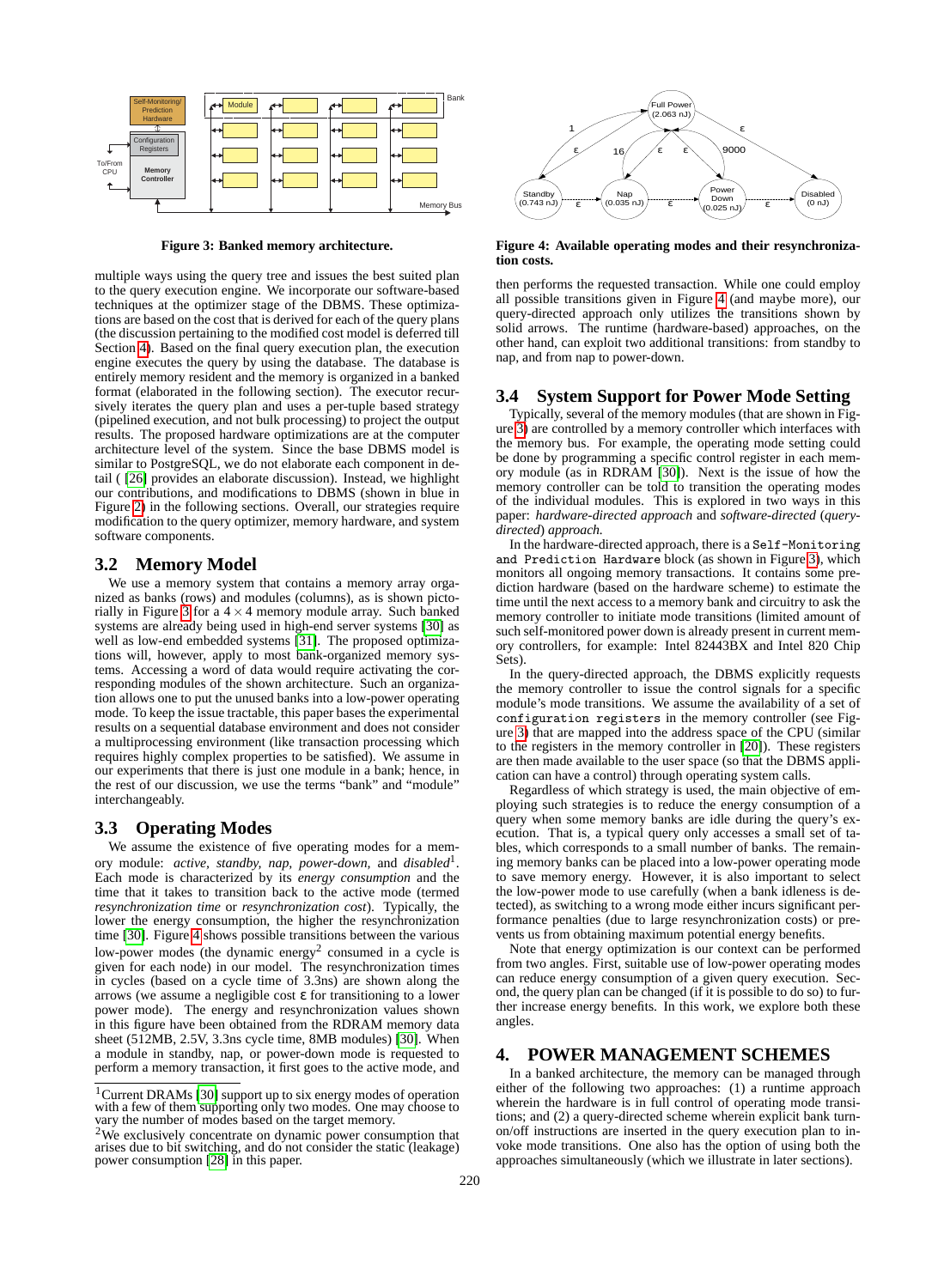

<span id="page-3-0"></span>**Figure 5: Dynamic threshold scheme.**

#### <span id="page-3-1"></span>**4.1 Hardware-Directed Schemes**

We explore two hardware-directed approaches that allow the memory system to automatically transition the idle banks to an energy conserving state. The problem then is to detect/predict bank idleness and transition idle banks into appropriate low-power modes.

#### *4.1.1 Static Standby Scheme*

The first approach is a per-access optimization. Most of the recent DRAMs allow the chips to be put to standby mode immediately after each reference [\[30\]](#page-9-27). After a read/write access, the memory module that gets accessed can be placed into the standby mode in the following cycle. We refer to this scheme as the static standby mode in the rest of our discussion. Note that, while this scheme is not very difficult to implement, it may lead to frequent resynchronizations, which can be very harmful as far as execution cycles are concerned.

#### *4.1.2 Dynamic Threshold Scheme*

Our second hardware-guided approach is based on runtime dynamics of the memory subsystem. The rationale behind this approach is that if a memory module has not been accessed in a while, then it is not likely to be needed in the near future (that is, interaccess times are predicted to be long). A threshold is used to determine the idleness of a module after which it is transitioned to a low-power mode. More specifically, we propose a scheme where each memory module is put into a low-power state with its idle cycles as the threshold for transition.

The schematic of our dynamic threshold scheme is depicted in Figure [5.](#page-3-0) After *idlestndby* cycles of idleness, the corresponding module is put in the standby mode. Subsequently, if the module is not referenced for another *idlenap* cycles, it is transitioned to the nap mode. Finally, if the module is not referenced for a further *idledown* cycles, it is placed into the power-down mode. Whenever the module is referenced, it is brought back into the active mode incurring the corresponding resynchronization costs (based on what low-power mode it was in). It should be noted that even if a single bank experiences a resynchronization cost, the other banks will also incur the corresponding delay (to ensure correct execution). Implementing the dynamic mechanism requires a set of counters (one for each bank) that are decremented at each cycle, and set to a threshold value whenever they expire or the module is accessed. A zero detector for a counter initiates the memory controller to transmit the instructions for mode transition to the memory modules.

### <span id="page-3-3"></span>**4.2 Software-Directed Scheme**

It is to be noted that a hardware-directed scheme works well independent of the DBMS and the query optimizer used. This is because the idleness predictors are attached to the memory banks and monitor idleness from the perspective of banks. In contrast, a query-directed scheme gives the task of enforcing mode transitions to the query. This is possible because the query optimizer, once it generates the execution plan, has a complete information about the query access patterns (i.e., which tables will be accessed and in what order, etc). Consequently, if the optimizer also knows the *table-to-bank mappings,* it can have a very good idea about the bank access patterns. Then, using this information, it can proactively transition memory banks to different modes. In this section, we elaborate on each step in the particular query-directed approach that we implemented, which includes customized bank allocation, query analysis, and insertion of bank turn-on/off (for explicit power mode control) instructions.

### *4.2.1 Bank Allocation*

In the case of software-directed scheme, the table allocation is handled by the DBMS. Specifically, the DBMS allocates the newlycreated tables to the banks, and keeps track of the table-to-bank mappings. When a "create table" operation is issued, the DBMS first checks for free space. If there is sufficient free space available in a single bank, the table is allocated from that bank. If a bank is not able to accommodate the entire table, the table is split across multiple banks. Also, while creating a new table, the DBMS tries to reuse the already occupied banks to the highest extent possible; that is, it does not activate a new bank unless it is necessary. Note that the unactivated (unused) banks – i.e., the banks that do not hold any data – can remain in the disabled mode throughout the execution. However, it also tries not to split tables excessively. In more detail, when it considers an already occupied bank for a new table allocation, the table boundaries are checked first using the available space in that bank. If a bank is more than two-thirds full with the table data, the rest of the bank is padded with empty bits and the new table is created using pages from a new bank. Otherwise, the table is created beginning in the same bank. Irrespective of whether the table is created on a new bank or not, the DBMS creates a new table-to-bank mapping entry after each table creation.

In hardware-directed schemes, we avoid these complexities involved in bank allocation as we assume that there is absolutely no software control. Consequently, in the hardware-directed schemes, we use the *sequential first touch placement policy*. This policy allocates new pages sequentially in a single bank until it gets completely filled, before moving on to the next bank. Also, the tableto-bank mapping is not stored within the DBMS since the mode control mechanism is handled by the hardware.

### <span id="page-3-2"></span>*4.2.2 Estimating Idleness and Selecting the Appropriate Low-Power Mode*

It should be emphasized that the main objective of our querydirected scheme is to identify bank idleness. As explained above, in order to achieve this, it needs table-to-bank mapping. However, this is not sufficient as it also needs to know when each table will be accessed and how long an access will take (i.e., the query access pattern). To estimate this, we need to estimate the duration of accesses to each table, which means estimating the time taken by the database operations. Fortunately, the current DBMSs already maintain such estimates for query optimization purposes [\[12,](#page-9-28) [15,](#page-9-29) [29,](#page-9-30) [33,](#page-9-31) [34\]](#page-9-32). More specifically, given a query, the optimizer looks at the query access pattern using the generated query plan. The inter-access times are calculated using the query plan. A query plan elucidates the operations within a query and also the order in which these operations access the various tables in the database. Even in current databases, the query plan generator estimates access costs using query plans [\[12\]](#page-9-28). We use the same access cost estimation methodology. These access costs are measured in terms of page (block) fetches. In our memory-resident database case, a page is basically the block that is brought from memory to the cache. For instance, the cost of sequential scan is defined as follows (taken from [\[12\]](#page-9-28)):

$$
Cost_{seq\_scan} = N_{blocks} + CPU * N_{tuples}
$$

Here, *Nblocks* is the number of data blocks retrieved, *Ntuples* is the number of output tuples, and *CPU* is the fudge factor that adjusts the system tuple-read speed with the actual memory hierarchy dataretrieval speed. Usually, optimizers use the above cost metric to choose between multiple query plan options before issuing a query. We attach a cost to each page (block) read/write operation to obtain an estimate of the access cost (time) in terms of execution cycles. For instance, the above scan operation is modified as follows:

$$
Cost_{block\_fetch} = T \ cycles
$$
  

$$
Cost_{seq\_scan} = N_{blocks} * T + CPU * N_{tuples} * \frac{block}{tuples} * T
$$

In these expressions, *T* is the delay in cycles to fetch a block from the memory. Thus, our cost plan is projected in terms of access cycles. We extend this to other database operations like JOIN and AGGREGATE based on the cost models defined in [\[14,](#page-9-33) [12\]](#page-9-28).

Given a query, we break down each operation within the plan (including sub-plans) and estimate the access cost (in cycles) for each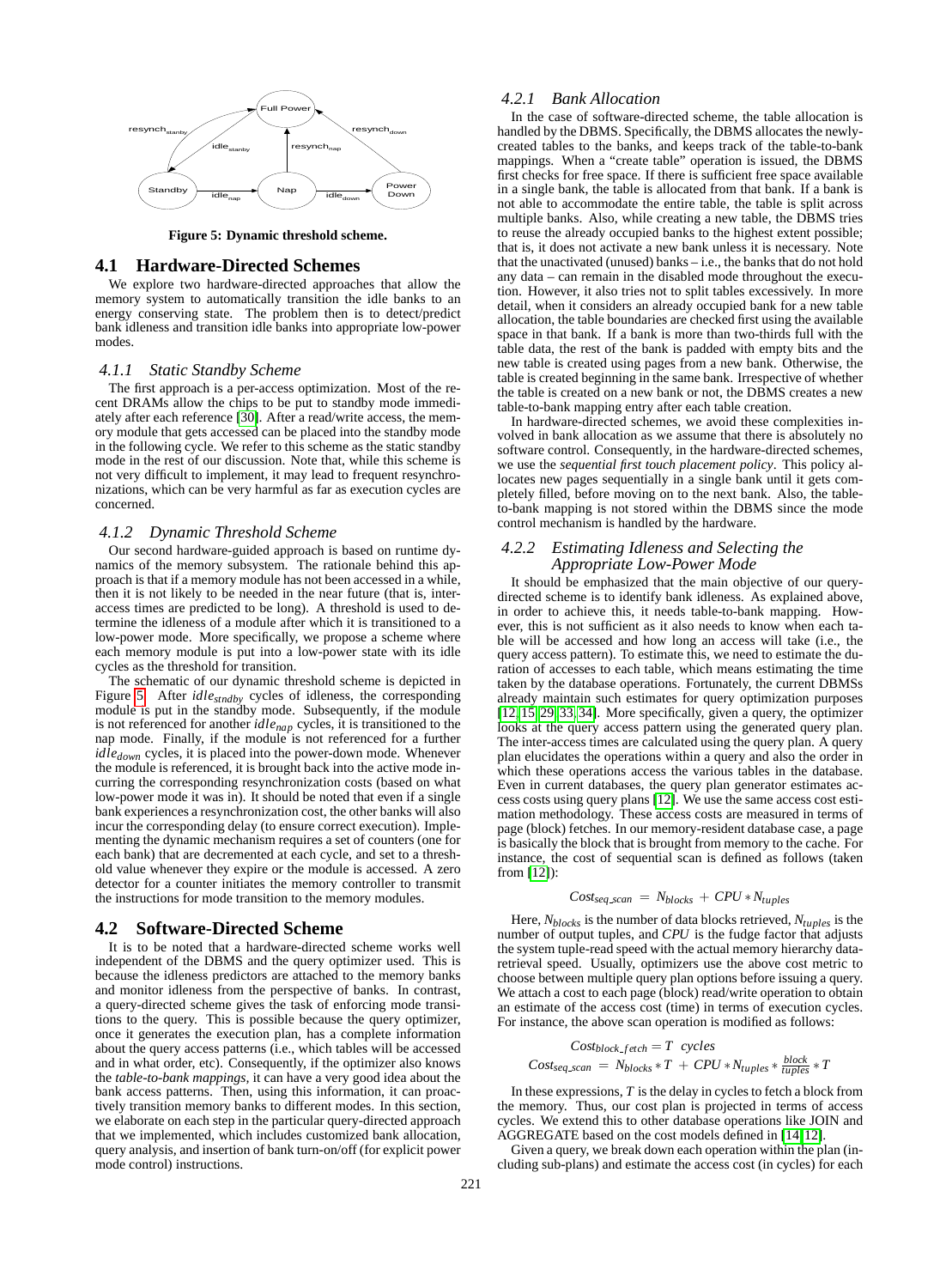

 $-$  > scan  $A$ 

<span id="page-4-1"></span>**Figure 6: Example application of the query-directed scheme. (i) The original execution plan. (b) The augmented execution plan.**

primitive operation. Our objective in estimating the per-operation time in cycles is to eventually identify the inter-access times of operations in the query (and hence, to put the banks that hold unused tables to low-power modes). There are table accesses associated with each operation, and bank inter-access times depend on the table inter-access times. A query has information of the tables that it accesses. Thus, knowing the inter-access time for each operation leads to the inter-access times for each table as well. A table is mapped to certain banks, and the table-to-bank mapping is available in the query optimizer.

Consequently, if the table inter-access time is *T*, and the resynchronization time is  $T_p$  (assuming less than *T*), then the optimizer can transition the associated modules into a low-power mode (with a unit time energy of  $E_p$ ) for the initial  $T - T_p$  period (which would consume a total  $[T - T_p]E_p$  energy), activate the module to bring it back to the active mode at the end of this period following which the module will resynchronize before it is accessed again (consuming  $T_p E_a$  energy during the transition assuming that  $E_a$  is the unit time energy for active mode as well as during the transition period). As a result, the total energy consumption with this transitioning is  $[T - T_p]E_p + T_pE_a$  *without any resynchronization overheads*, while the consumption would have been *T Ea* if there had been no transitioning (note that this calculation considers only the idle period). The DBMS optimizer evaluates all possible choices (low-power modes) based on corresponding per cycle energy costs and resynchronization times, and table inter-access time to pick up the best choice. Note that the DBMS can select different low power modes for different idle periods of the same module depending on the duration of each idle period. Specifically, we use the most energy saving low-power mode without increasing the original query execution time (i.e., when the original idleness is over, the module should be up in the active mode ready for the operation).

### <span id="page-4-2"></span>*4.2.3 Inserting Bank-On/Off Instructions*

The last part of the software-directed scheme is to insert explicit (operating) mode transitioning instructions in the final query execution plan. For this, we introduce place-markers (mapped to system calls) which are interpreted at the low-level (interpreted later by our memory controller, which actually sets the corresponding lowpower modes). This is done so that the query execution engine can issue the query without much performance overhead, and with the same transparency.

As an example, consider the following. Let tables A and B each have 1000 records, each record being 64 bytes. Consider the query plan depicted in Figure [6\(](#page-4-1)i), taken from PostgreSQL. The query plan reads from bottom to top (P2 follows P1). A scan of table A is done first, followed by a scan of table B. The result of these operations are then used by an aggregate operation. Another (independent) scan operation on table A follows the aggregate operation. The per step access costs are also shown. From the generated query plan, it is evident that table A is not accessed between point P1 and point P2. Once the results are extracted after the scan at point P1, the banks that hold table A can be put to a low-power mode, and the banks that hold table B can be activated for data extraction. This is illustrated in Figure [6\(](#page-4-1)ii) using place-markers for tables A and B. Banks holding Table A are reactivated at point P2 (banks of Table B remain off).

# <span id="page-4-0"></span>**5. EXPERIMENTAL EVALUATION OF HARDWARE-DIRECTED AND QUERY-DIRECTED SCHEMES**

In this section, we study the potential energy benefits of our hardware and software-directed schemes. We first explain the experimental setup that we used in our simulations. Then, the set of queries that we used to study our schemes is introduced. After that, we present energy consumption results. While we discuss the energy benefits of using our schemes, we also elaborate the overheads associated with supporting each of our schemes.

# **5.1 Setup**

# *5.1.1 Simulation Environment*

As mentioned before, the query-directed schemes are implemented in the query optimizer of the memory database model elaborated in Section [3.1.](#page-1-4) We interface this DBMS to an enhanced version of the SimpleScalar/Arm simulator [\[4\]](#page-9-34) to form a complete database system. The intermediate interface (invoked by DBMS) provides a set of operating system calls (on Linux kernel 2.4.25), which in turn invokes the SimpleScalar simulator. The SimpleScalar simulator models a modern microprocessor with a five-stage pipeline: fetch, decode, issue, write-back, and commit. We implemented our hardware techniques within the framework of the sim-outorder tool from the SimpleScalar suite, extended with the ARM-ISA support [\[4\]](#page-9-34). Specifically, we modeled a processor architecture similar to that of Intel StrongARM SA-1100. The modeled architecture has a 16KB direct-mapped instruction cache and a 8KB direct-mapped data cache (each of 32 byte-length). We also model a 32-entry full associative TLB with a 30-cycle miss latency. The off-chip bus is 32 bit-wide. For estimating the power consumption (and hence, the energy consumption), we use the Wattch simulator from Princeton University [\[8\]](#page-9-35).

Our banked memory model is based on [\[13,](#page-9-36)[21\]](#page-9-37), as shown in Figure [4.](#page-2-4) We use values from Figure [4](#page-2-4) for modeling the delay (transition cycles) in activation and resynchronization of various powerstates. Our simulations account for all performance and energy overheads incurred by our schemes. In particular, the energy numbers we present include the energy spent in maintaining the idleness predictors (in the hardware-directed scheme) and the energy spent in maintaining the table-to-bank mappings (in the query-directed scheme), and in fetching and executing the bank turn-on/off instructions (in the query-directed scheme). The predictors were implemented using decrementing counters (equal to the number of banks) and zero detector based on the discussion in Section [4.1.](#page-3-1) The predictors are synchronized with the system cycles to maintain consistency of operation, and to minimize the overheads. The query optimizer maintains the table-bank mappings, which is modeled as an array list for instant access. The bank turn-on/off instructions are executed by setting hardware registers, and hence, these instructions are modeled as register operations using the existing instruction set architecture. We present two important statistics in our experimental results. *Energy consumption* corresponds to the energy consumed in the memory system (including the above mentioned overheads). We also present statistics about the *performance overhead* (i.e., *increase in execution cycles*) for each of our schemes. This overhead includes the cycles spent in resynchronization (penalty cycles are modeled based on values in Figure [4\)](#page-2-4) as well as the cycles spent (in the CPU datapath) in fetching and executing the turn-on/off instructions (in the query-directed scheme).

# <span id="page-4-3"></span>*5.1.2 Queries*

To evaluate our scheme for memory-resident databases, we considered two classes of queries. The first class is a subset of queries from the Transaction Processing Council (TPC-H) benchmark [\[35\]](#page-9-38). TPC-H involves complex queries with a large amount of data accesses. Operations in decision support benchmarks (TPC-D evolved to TPC-H) have good spatial locality with abundant data intensive operations [\[9\]](#page-9-39). This assists us to perform a rigorous test of our schemes. The top part of Table [1](#page-5-0) gives details of the TPC-H queries we used and the corresponding database parameters. The selected operations represent a good mix and could be used to build a variety of complicated queries.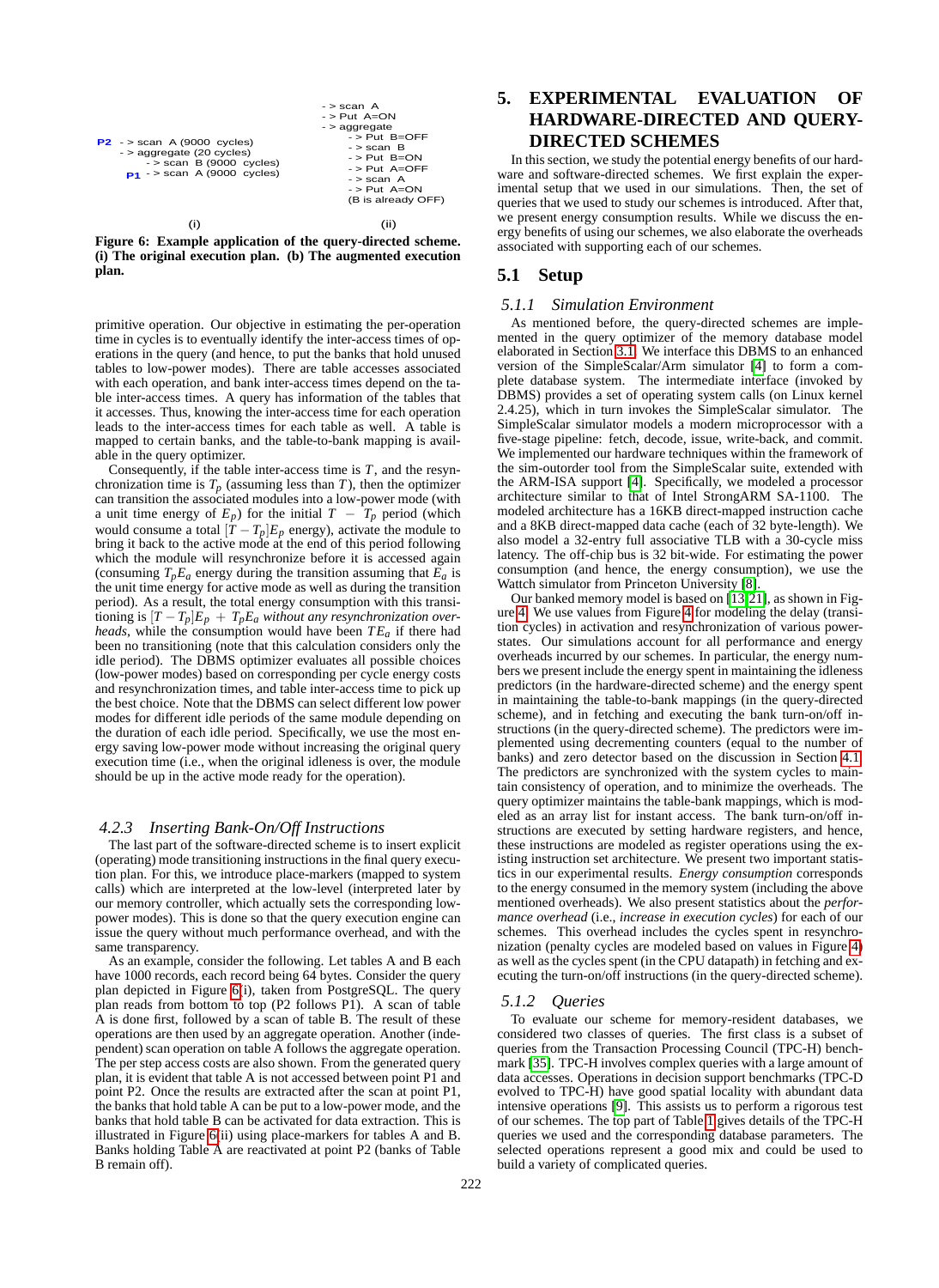| <b>Source</b>                           | <b>Query</b>   | <b>Description</b>                               | <b>Tables</b>                                                                          |  |
|-----------------------------------------|----------------|--------------------------------------------------|----------------------------------------------------------------------------------------|--|
| TPC-H                                   | Q <sub>6</sub> | Simple query                                     | PART, CUSTOMER, ORDERS, and<br>LINEITEM tables generated using<br>DBGEN with scale 1.0 |  |
|                                         | Q <sub>3</sub> | Complex query involving JOIN                     |                                                                                        |  |
|                                         | Q <sub>4</sub> | Complex query involving NEST                     |                                                                                        |  |
|                                         | Q17            | Complex query involving JOIN and NEST            |                                                                                        |  |
| Queries targeting a simple<br>organizer | P <sub>1</sub> | Simple name and address lookup                   | ADDRESSBOOK populated with 1.3                                                         |  |
|                                         | P <sub>2</sub> | Lookup in directory of friends                   | million entries, 50% subset of FRIENDS                                                 |  |
|                                         | P <sub>3</sub> | Lookup in directory of colleagues and<br>friends | and 25% subset of COLLEAGUES                                                           |  |

<span id="page-5-0"></span>**Table 1: The two classes of queries considered for our experiments.**

Memory-resident databases run queries that are different from the typical database queries as seen in TPC-H. The second set of queries that we consider are representative of applications that execute on handheld devices. The typical operations that are performed on an organizer were imitated on our setup (we name the queries P1, P2, P3). The first query involves a simple address lookup using a 'NAME' as input. The SQL for query P1 is shown on the left section of Table [2.](#page-5-1) Recent organizers [\[17,](#page-9-40)[25\]](#page-9-41) provide an ordered view of the underlying addressbook database. For instance, organizers provide the creation of folders. A "friends" folder can be a collection of personnel with a tag set as "friend" in the addressbook. We defined folder as a restrained/customized view of the same database (address book). Intuitively, query P2 strives to do a lookup of friends living in a particular city. The "friends" view and hence the query P2 is defined on the right section of Table [2.](#page-5-1) Query P3 combines views (folders). For this we defined a new folder called "colleagues". P3 aims to find friends and/or colleagues whose names start with an 'a', living in a particular 'CITY'. Since P3 is very similar to P2 with some extra fields, we do not present the SQL for P3. The intermediate tables and results during query execution are also stored in the memory.

#### *5.1.3 Default Parameters*

For our experiments, we populate our database using the *DBGEN* software from TPC-H benchmark suite with a scale factor of 1.0. Our organizer database is populated with 1.3 million records.

For dynamic threshold scheme, we use 10, 100 and 10,000 cycles as *idlestndby*, *idlenap*, and *idledown*, respectively. For all schemes, the banks are in power-down mode before their first access. On/Off instructions are inserted based on the inter-access times of table. We use the same cycles as in *idlestndby*, *idlenap*, and *idledown* for inserting instructions. As an example, consider the inter-access (T) of a table as 25 cycles, which lies between 10 (*idlestndby*) and 100 (*idlenap*) cycles. We insert an On/Off instruction at the beginning of T to put a table to standby mode for 24 cycles, taking into consideration the resynchronization period of 1 cycle as well. Similar technique is applied for inter-access times that fall in between other power modes.

A single page transfer time is needed for access cost calculation in software-directed scheme. We derive this by executing the TPC-H queries on the SimpleScalar simulator (with the SA-1100 model) and by studying the cycle times for transferring a data block from memory to the cache. For all experiments, the default configuration is the 512MB RDRAM memory with 8MB banks. In the following section, we study the energy implications of our hardware and software schemes using this setup. We then present the performance overheads.

# **5.2 Query Energy Evaluation**

Figure [7](#page-5-2) shows the *normalized* memory energy consumption for our hardware-directed schemes. While presenting our results, we normalize all values with respect to the base case, which is the version with *no* query optimizations. "Static Standby" in Figure [7](#page-5-2) indicates the static standby scheme. We see that, by simply putting the modules to standby mode after each access, this scheme is able to achieve an average 55% reduction in memory energy consumption of TPC-H queries when compared to the unoptimized case. The energy improvements are less pronounced in the case of handheld

<span id="page-5-1"></span>**Table 2: SQL for organizer queries**

queries (37% reduction on the average). This is mainly because of the different number of tables manipulated by these two types of queries. In the TPC-H case, multiple tables are scattered across various banks and hence, there is a potential of placing more memory banks into low-power modes. In the case of handheld queries, there is just one table scattered across multiple banks, which makes putting modules to a low-power mode more difficult as modules are tightly connected, as far as query access patterns are concerned. We also observe from Figure [7](#page-5-2) that the dynamic threshold scheme further extends these improvements through its ability to put a bank into any of the possible low-power modes. On an average, there is a 60% (43%) energy improvement in TPC-H (handheld) queries.

Figure [7](#page-5-2) also shows the normalized energy behavior of our query-directed scheme (denoted On/Off Instr). It is evident that this scheme outperforms the best hardware-directed scheme (by an average of 10%) in saving the memory energy consumption. This is because of two main reasons. First, when a bank idleness is estimated, the query-directed scheme has a very good idea about its length (duration). Therefore, it has a potential of choosing the most appropriate low-power mode for a given idleness. Second, based on its idleness estimate, it can also preactivate the bank. This



<span id="page-5-2"></span>**Figure 7: Energy consumption of hardware and softwaredirected modes. The values shown are normalized to the version with no energy optimizations.**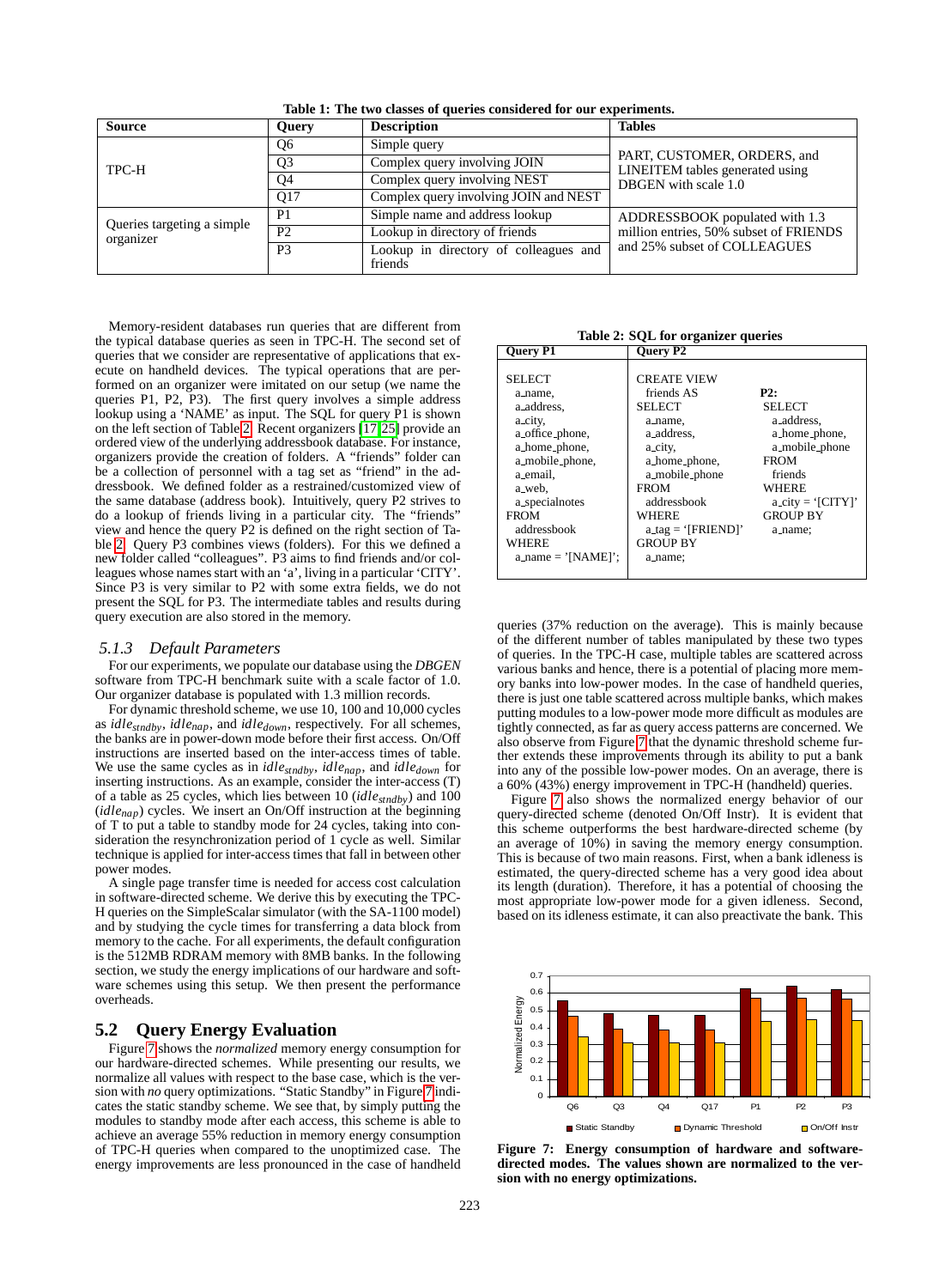eliminates the time and energy that would otherwise have spent in resynchronization. Consequently, the average memory energy consumption of the query-directed scheme is just 32% of the unoptimized version for TPC-H queries, and 44% in case of organizer (handheld) queries [i.e., an additional 8% (13%) improvement over the hardware schemes for TPC-H (handheld) queries].

# **5.3 Performance Overhead Analysis**

Our techniques are very effective in reducing the memory energy consumption. As mentioned earlier, transitions from the low-power modes to the active mode come with an overhead of resynchronization (in terms of both performance and energy). The energy values reported in previous section take into consideration the extra energy needed to activate the modules as well. In this part, we quantify the basic performance overheads that are faced in supporting our schemes.

Figure [8](#page-6-1) shows the performance overheads for both the hardware and software-directed schemes. The static standby scheme has the maximum overhead, which is expected. This is especially the case when queries generate frequent memory accesses. The memory is brought down to the standby mode after each access, and is resynchronized in another access that follows immediately. As a result, the performance worsens as bad as 28% for the static standby case. On the other hand, for the dynamic threshold scheme, the performance overhead is slightly better since the banks are not blindly put to a low-power mode after each access. This verifies our prediction that when a module goes to low-power mode, it would either remain for a while in that mode or may even be transitioned into a lower power mode. The query-directed scheme has the least overhead  $( $2\%$ ). The main reason for this is the ability of pre$ activating a bank before it is actually accessed. Therefore, considering both performance and energy results, one may conclude that the query-directed scheme is better than the hardware-directed schemes. However, it is also to be noted that the query-directed scheme requires access to the query optimizer. In comparison, the hardware-based schemes can work with any query optimizer. Therefore, they might be better candidates when it is not possible/profitable to modify the query plan.

# **6. QUERY RESTRUCTURING**

<span id="page-6-0"></span>The approaches presented above mainly try to optimize energy consumption without modifying the queries themselves (except maybe for the query-directed scheme where we insert turn on/off instructions in the query plan). In this section, we go one step further, and demonstrate that even larger energy savings are possible if one has the flexibility of reorganizing query operations. We show how this can be achieved in the context of both individual queries and multiple queries (optimized simultaneously). Our main objective in restructuring queries is to *increase* memory bank interaccess times. Note that when bank inter-access time is increased, we can either remain in a given low-power operating mode longer, thereby feeling the potential impact of resynchronization less (i.e., amortizing the cost of resynchronization); or we can switch to a more energy saving mode (as we now have a longer idleness), which means more energy savings. We present different query restructuring strategies for achieving this.

When considering a single query, the bank inter-access times can be increased by re-ordering query operations. On the other hand, the primary goal of the heuristic that targets at multiple-queries is to cluster the usage of tables from multiple queries together, so that the overall table accesses are localized. That is, assuming that we have multiple queries to optimize, our objective is to interleave these query executions in such a way that the reuse of individual tables (or of table portions) is maximized. In other words, when a table is accessed, we want to execute all other query operations (potentially coming from different queries) to that table (one after another), before we move to the next table. This also tends to cluster accesses to the same bank, and tends to increase the bank inter-access times (which is very important from an energy perspective as explained above). In the following, we first study intra-query restructuring and then inter-query restructuring. After these two steps, bank turn-on/off instructions are inserted at the relevant points, depending on the bank access patterns.



<span id="page-6-1"></span>**Figure 8: The performance overhead involved in supporting our schemes. There is an average overhead of 15%, 8%, and 2% for standby, dynamic and on/off schemes, respectively, over the unoptimized version.**

*Step 1 (intra-query optimization): A query is first examined to see if there are any potential reuse regions. If there are any reusable regions, their accesses are grouped together.*

We achieve this by examining the query execution plan. The query plan is studied to see if there are any advantages in rearranging the operations (primitives) in a query based on its table usage. Operations that require the same (set of) table(s) are then grouped together (i.e., they are scheduled to be executed one after another). The detailed procedure is shown in Figure [9.](#page-7-1) Each operation in the query plan is first scanned and placed into a *table group* based on the table(s) that it accesses. Then, the operations are rearranged in the query plan (taking into account the dependencies between them) based on their corresponding table groups. For this, we look at the query plan tree. The path from each leaf node to the root, called *stream*, is investigated. The ultimate goal is to schedule operations (*nodes* in the plan tree) based on their table groups. We try to schedule operations within one table group (which is currently active) before scheduling the operations from another table group (which is not active) in an attempt to increase the bank inter-access times. That is, a stream is traversed from bottom to top, and each node within the stream is put to the schedule queue (as they are encountered) based on its table group. It should be emphasized that we preserve the original semantics of the operations (*constraints*) in the algorithm. This procedure is repeated for each stream in the tree, and until all streams have the most energy-efficient schedule based on their table accesses. At the end of this step, an energy-aware schedule queue gets generated for the considered query (saved in *schedule list*).

#### *Step 2 (inter-query optimization): Tables are examined to optimize multiple queries simultaneously. For each table that is accessed, all accesses arising from multiple queries to the particular table are grouped together.*

In this step, the *schedule list* from multiple queries are grouped together. Each list is scanned to identify nodes that access a given table. The nodes that access the same table are then scheduled to execute together (without disturbing the dependency constraints). In fact, the nodes from multiple queries are just grouped (combined) not reordered. Thus, in this step, the constraint flow for each *schedule list* (taken care of in Step 1) is automatically maintained. Additional conditional flow checks could be reinforced at this stage if desired. Figure [10](#page-7-2) shows the regrouping procedure. *f inal schedule list* stores the final consolidated schedule of operations from all the queries.

#### *Step 3 (energy optimizations): Include energy optimizations by inserting On/Off instructions into the final schedule list.*

In this step, the access costs are calculated for each operation in the *f inal schedule list* as shown in Section [4.2.2.](#page-3-2) Each operation is attached with an access cost, and the turn-on/off instructions are inserted based on the table inter-access times. The methodology used for adding these instructions to the *f inal schedule list* is the same as in Section [4.2.2,](#page-3-2) and the on/off markers are placed as elaborated in Section [4.2.3.](#page-4-2)

As an example, consider two queries Q1 and Q2. Their original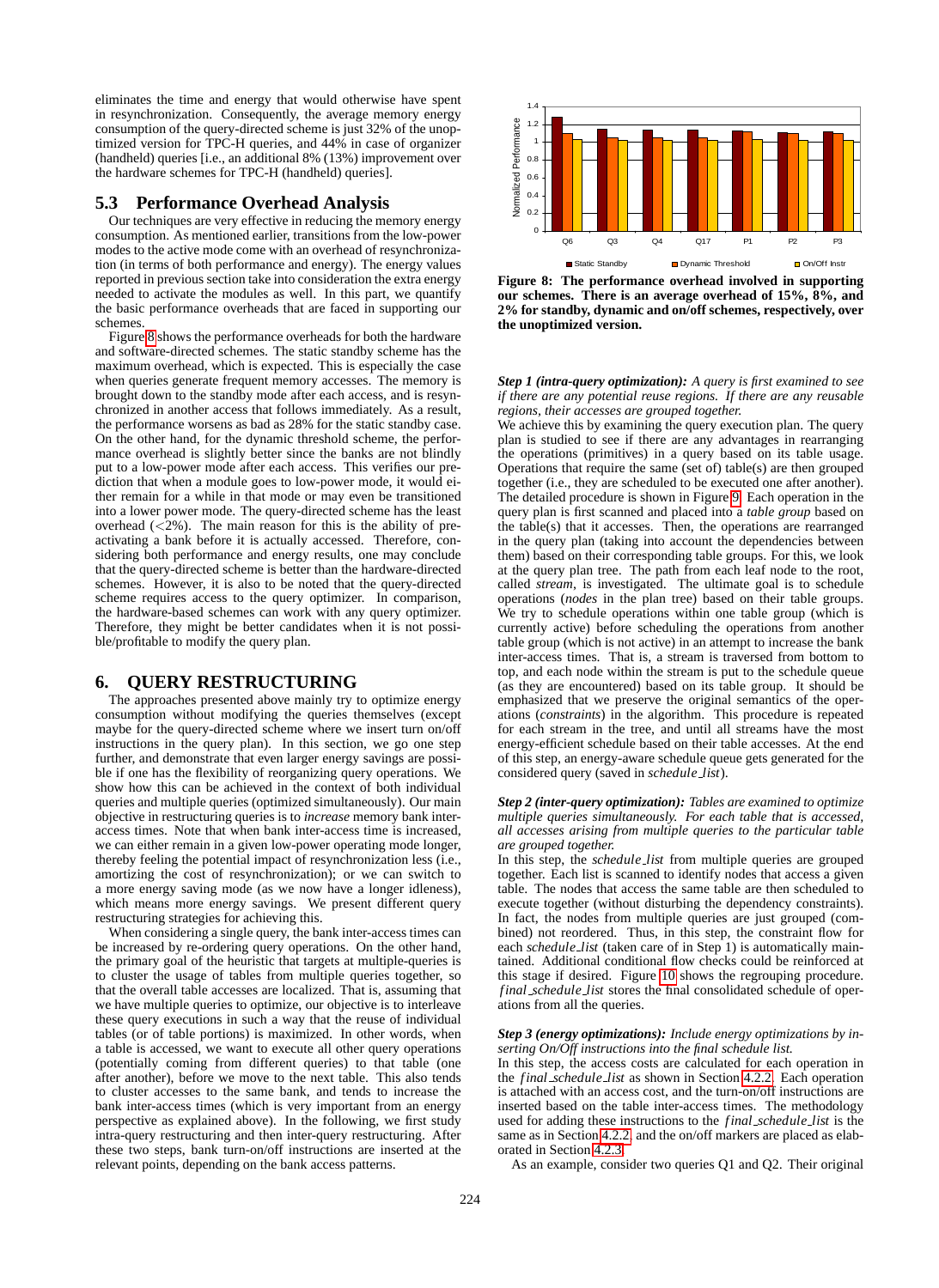```
table_group is a table-to-operations mapping list.
schedule_list stores the final schedule of operations.
/* identify the group to which an
* operation belongs */
operation_rearragement (){
 for (each operation in query i) {
   identify the table(s) in i;
   for (each table j in i) {
add operation to table_group[j];
   }
 }
schedule_operations();
}
/* schedule operations */
schedule_operations() {
 schedule_list = empty;
 do {
 for (each stream in query plan tree) {
   start from leaf node;
   for (each node in stream) {
      identify its constraint nodes that follow;
     /* the rest are independent nodes */
     group(constraint nodes);
     group(independent nodes);
     check for new violations;
     add new constraints if necessary;
     save the schedule_list;
     move up a node in the stream;
   }
   move to the next stream;
 }<br>}
   until no more changes
}
/* group nodes */
group(node_list) {
 if(node_list is constraint node list)
 {
   for (each node in node list) {
     lookup table_group of node;
     add node to schedule_list based on table_group;
      /* preserve the dependency order */
     preserve flow of node_list in schedule_list;
   }
 }
 else
 { /* set of independent nodes */
   add node to schedule_list based on table_group;
   /* no need to preserve constraint flow \overline{\phantom{a}}regroup to put all table_group nodes together;
 }
```
<span id="page-7-1"></span>**Figure 9: Reorganizing operations within a query to optimize for energy (Step 1). The query tree is investigated from the bottom to top for grouping operations based on their table accesses.**

```
group_multiple_queries {
  for (each schedule_list) {
    do {
       pick an unscheduled node i in schedule_list;
/* i.e. pick a node without a "complete" tag */
       for (other schedule_lists) {
         if (node j has same table_group as node i) {
schedule node j after node i;
           mark node j as "complete";
           /* with respect to multi-query schedule */
        }
     }
} until all node in schedule_list is "complete"
  }
}
Towards the end of the procedure,
```
final\_schedule\_list stores the entire list of "complete" schedule.

#### <span id="page-7-2"></span>**Figure 10: Grouping schedule list from multiple queries (Step 2). Operations from multiple queries are grouped based on their table accesses using their corresponding schedule lists.**

query plan is shown in Figure [11\(](#page-8-0)i). Q1 is revised as the table accesses are optimizable. Figure [11\(](#page-8-0)ii) shows the result after applying Step 1. Step 2 results in the output depicted in Figure [11\(](#page-8-0)iii). Finally, in Step 3, we insert on/off instructions in appropriate places (see Figure  $11(iv)$ ).

# <span id="page-7-0"></span>**7. EXPERIMENTAL EVALUATION OF QUERY RESTRUCTURING**

In this section, we evaluate our query restructuring approach by extending our database and queries discussed in Section [5.1.2.](#page-4-3) As before, our focus is on memory energy consumption. We also study the impact of the technique on the overall performance. Towards the end, other alternative options are also elaborated.

# **7.1 Multi-Query Setup**

Since simultaneous processing of multiple queries is needed to validate our approach, we considered a combination of queries, which we term as *scenarios* in the rest of this paper. Among the queries considered in Section [5.1.2,](#page-4-3) there can be multiple combinations of queries that arrive sequentially, and that (which) are optimizable using our technique. The various combination (scenarios) of organizer queries and their naming schemes are shown in Table [3.](#page-7-3) For instance, P12 indicates that P1 is sequentially processed along with P2. The combination scenarios for TPC-H queries are shown in Table [4.](#page-7-4) The combinations shown in these tables are the prominent ones and the behavior of other combinations are very similar to these, hence, they are not included in this paper.

<span id="page-7-3"></span>**Table 3: Scenarios for organizer queries.**

| Lvpe                    | Legend          | <b>Combination</b> |
|-------------------------|-----------------|--------------------|
|                         | P11             | $P1 + P1$          |
| Two query combinations  | P12             | $P1 + P2$          |
|                         | P <sub>23</sub> | $P2 + P3$          |
| Three query combination | P123            | $P1 + P2 + P3$     |

<span id="page-7-4"></span>**Table 4: Scenarios for TPC-H queries.**

| <b>Type</b>              | Legend            | <b>Combination</b>   |
|--------------------------|-------------------|----------------------|
|                          | S <sub>11</sub>   | $Q6 + Q6$            |
|                          | S <sub>12</sub>   | $\overline{06+03}$   |
| Two query combinations   | S <sub>13</sub>   | $06 + 04$            |
|                          | S <sub>14</sub>   | $06 + 017$           |
|                          | S <sub>23</sub>   | $O_3 + O_4$          |
|                          | S <sub>24</sub>   | $O3 + O17$           |
|                          | S34               | $O4 + O17$           |
| Three query combinations | S <sub>222</sub>  | $Q3 + Q3 + Q3$       |
|                          | S <sub>123</sub>  | $Q6 + Q3 + Q4$       |
| Four query combinations  | S <sub>1111</sub> | $Q6 + Q6 + Q6 + Q6$  |
|                          | S <sub>1234</sub> | $06 + 03 + 04 + 017$ |

# **7.2 Query Energy Evaluation**

In this section, we evaluate the query energy of the various scenarios we presented in the previous section. We first study the improvements obtained from our query restructuring heuristic, and further extend our study to combine query restructuring with various hardware and software-directed schemes (of Section [4\)](#page-2-5) meant to improve the energy consumption.

Figure [12](#page-8-1) shows the sole contribution of query restructuring scheme in improving the energy consumption. The energy reduces by an average 55% from the unoptimized version when our query restructuring scheme is used. By just grouping similar accesses (to ensure data reuse), query restructuring can achieve significant reduction in the energy consumption of multiple queries.

In order to identify the benefits coming solely from Step 1 (intraquery optimization) in our query restructuring scheme, we also combined Step 1 and Step 3, and compared it with our querydirected scheme (studied in Section [4.2](#page-3-3) — which is simply Step 3 of our query restructuring). Figure [13](#page-8-2) shows the results. There is up to 19% improvement in energy when operations are shuffled with a query based on their table usage.

When the query restructuring scheme is combined with hardware-directed schemes, there is further improvement in energy savings (Figure [14\)](#page-8-3). The static standby scheme works only for small queries that have a uniform access pattern, but when complex queries are encountered, the dynamic runtime scheme outperforms the static standby scheme due to its good prediction of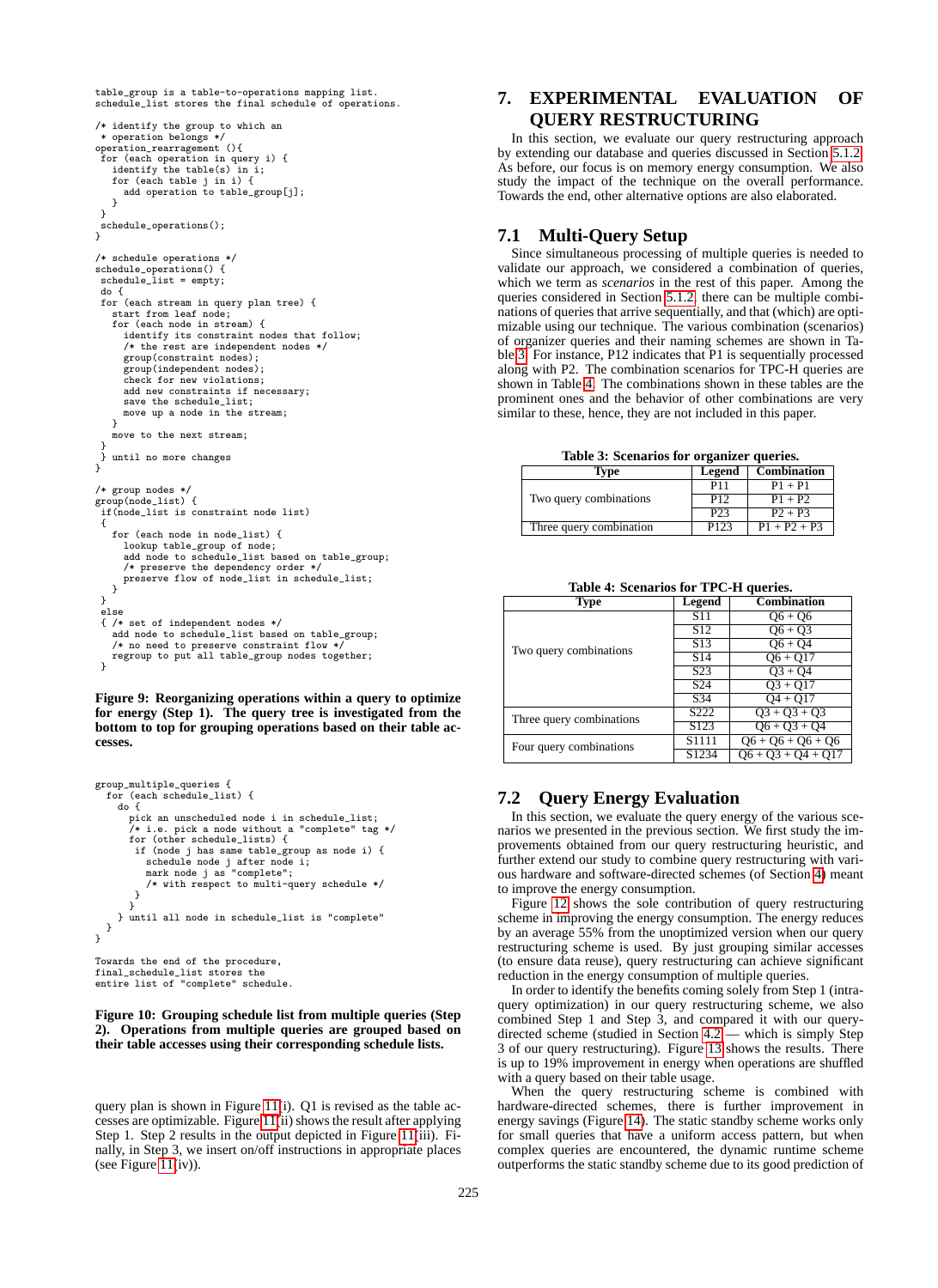

<span id="page-8-0"></span>**Figure 11: Example of query restructuring and regrouping based on energy behavior.**

the application behavior. This can be seen in Figure [14,](#page-8-4) where the dynamic threshold scheme performs better in the TPC-H scenarios than for the handheld query scenarios. The savings obtained by putting a module into multiple low-power modes for longer periods are more than the savings obtained by periodically putting a module to just standby mode.

The software-directed schemes perform similar to dynamic the runtime threshold strategy when combined with the query restructuring algorithm. In Figure [14,](#page-8-4) the insertion of explicit turn-on/off instructions improves the energy by an average 78%, when compared to the unoptimized version. This result is comparable to the improvements obtained using the dynamic threshold scheme. In fact, the dynamic threshold scheme performs slightly better for some TPC-H queries (e.g., S12, S13, and S14). This situation occurs due to the following factor. When multiple queries are combined using query restructuring, it becomes difficult to predict the inter-access times since each query has a varying access pattern, and combining random access patterns complicates the job of the predictor (and requires a more sophisticated predictor). The runtime schemes work at the hardware instruction level without any knowledge of the DBMS application. But, this illustrates how a simple software technique implemented at the query optimizer (by just analyzing the high-level query structure) is able to achieve improvements as good as an equivalent but expensive hardware technique.

As mentioned earlier in the paper, when queries are restructured and grouped, the memory access pattern changes. The bank turn-on/off instructions can be inserted only in prominent "hot" and "cold" access regions, respectively. There are a few modules, which is beyond the control of software. For instance, we insert turn-on/off instructions based on tables. A given table could be scattered across many modules. Our predictor estimates the inter-access time for which the entire table needs to be put to low-power mode. However, even during a table access, there are regions (modules) that are hardly used. Dynamic runtime scheme is extremely good in handling this situation by its ability to put individual modules to a low-power state based on just that module's access. This implies that the combination of hardware and software schemes form the best strategy when query restructuring is deployed.

Figure [14](#page-8-4) also shows the case when both dynamic runtime scheme and the turn-on/off instructions are used in tandem after



<span id="page-8-1"></span>**Figure 12: Contribution of query restructuring towards energy improvements. The energy values shown are normalized to the version with no optimizations.**

query restructuring. The benefits obtained from such a hardwaresoftware interaction is prominent. There is an average 90% reduction in the memory energy consumption across the applications. In some cases, there is up to 95% improvement in the energy consumption. These results clearly show that query restructuring combined with the use of low-power operating modes can lead to significant energy savings.

# **7.3 Performance Overhead Analysis**

Query restructuring combined with the use of low-power modes has an impact on the performance. In Figure [15,](#page-9-42) we present the normalized system-wide performance of our query restructuring scheme. It is evident that the performance improves by an average of 48% when multiple queries are restructured and grouped. The improvement in performance is mainly due to the improved locality utilization in the memory hierarchy. That is, the data brought to the cache by one query is reused by other queries (as a result of restructuring). We do not present here detailed cache behavior statistics due to lack of space.

Figure [16](#page-9-43) shows the normalized performance for the combination schemes as well. When static standby scheme is used with query restructuring, the performance improvements obtained from query restructuring gets negated by the resynchronization overhead from the standby mode for each access. Thus, the performance



<span id="page-8-2"></span>**Figure 13: Benefits obtained by restructuring operations within a query (contribution of Step 1).**



<span id="page-8-4"></span><span id="page-8-3"></span>**Figure 14: Energy consumption reduces significantly when low-power modes are utilized along with query restructuring scheme. Values shown are normalized to the unoptimized version. Best energy savings comes from a hybrid hardwaresoftware scheme.**